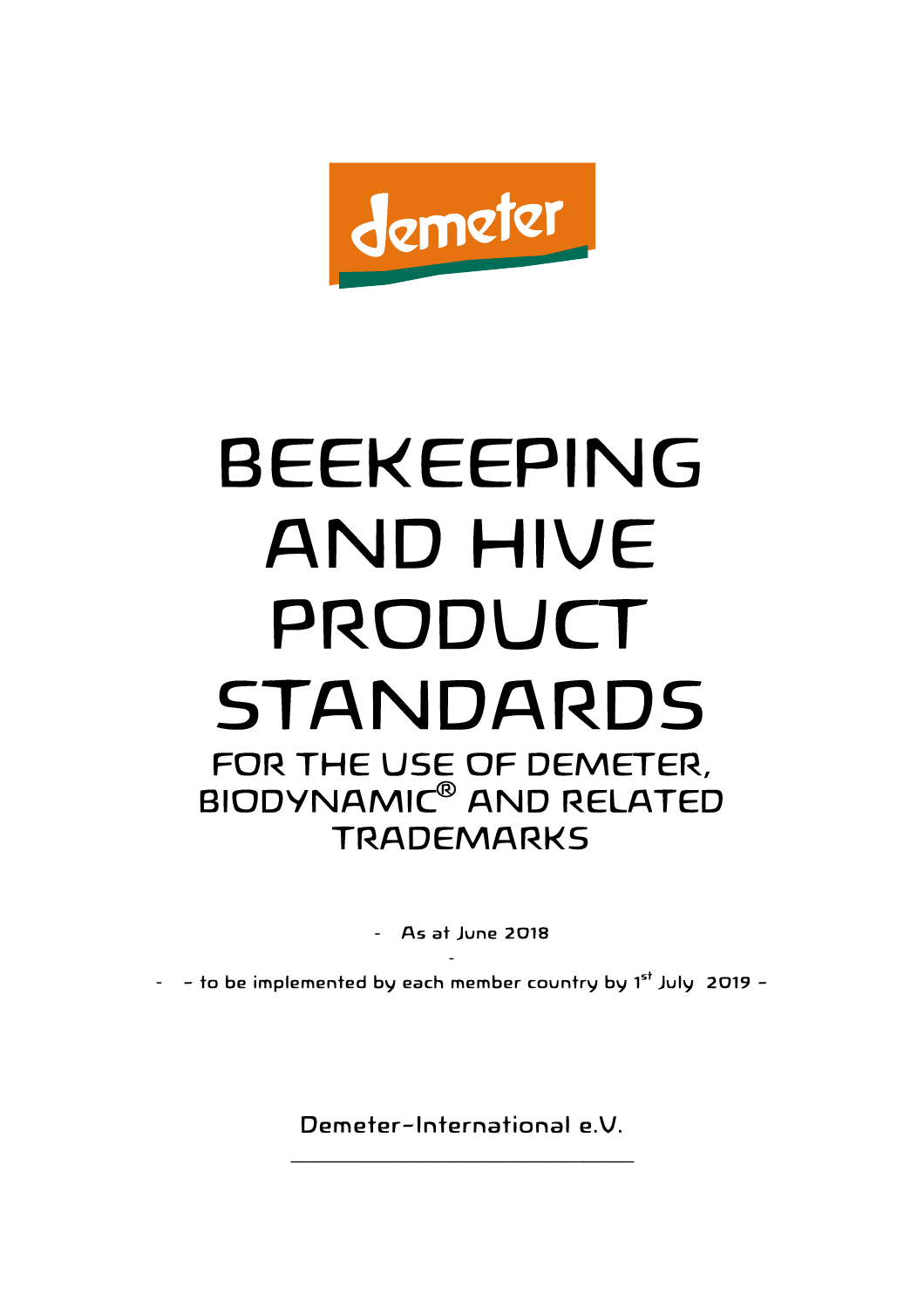#### **Table of Contents**

|                   |      |                            |                                           | Page |
|-------------------|------|----------------------------|-------------------------------------------|------|
| $\mathbf{1}$ .    |      |                            |                                           |      |
| 2.                |      |                            |                                           |      |
| 3.                |      |                            |                                           |      |
|                   | 3.1. |                            |                                           |      |
|                   | 3.2. |                            |                                           |      |
|                   | 3.3. |                            |                                           |      |
|                   |      |                            |                                           |      |
| 4.                |      |                            |                                           |      |
|                   | 4.1. |                            |                                           |      |
|                   |      | 4.1.1.                     |                                           |      |
|                   |      | 4.1.2.                     |                                           |      |
|                   | 4.2. |                            |                                           |      |
|                   | 4.3. |                            |                                           |      |
|                   | 4.4. |                            |                                           |      |
|                   |      | 441                        |                                           |      |
|                   |      | 4.4.2.                     |                                           |      |
|                   |      | 4.4.3.                     |                                           |      |
|                   |      | 4.4.4.                     |                                           |      |
|                   |      | 4.4.5.                     |                                           |      |
|                   | 4.5. |                            |                                           |      |
|                   |      | 4.5.1.                     |                                           |      |
|                   |      | 4.5.2.                     |                                           |      |
|                   |      | 4.5.3.                     |                                           |      |
|                   |      | 4.5.4.                     | Feeding of Swarms and Residual Colonies 5 |      |
|                   |      | 4.5.5.                     |                                           |      |
| 5.                |      |                            |                                           |      |
|                   | 5.1. |                            |                                           |      |
|                   | 5.2. |                            |                                           |      |
|                   | 5.3  |                            |                                           |      |
| 6.                |      |                            |                                           |      |
| 7.                |      |                            |                                           |      |
|                   |      |                            |                                           |      |
| 8.                |      |                            |                                           |      |
| 9.                |      |                            |                                           |      |
| 10.               |      |                            |                                           |      |
| <b>Appendix 1</b> |      |                            |                                           |      |
| <b>Appendix 2</b> |      |                            |                                           |      |
| <b>Appendix 3</b> |      | Transportation, Decanting, |                                           |      |
|                   |      | 8                          |                                           |      |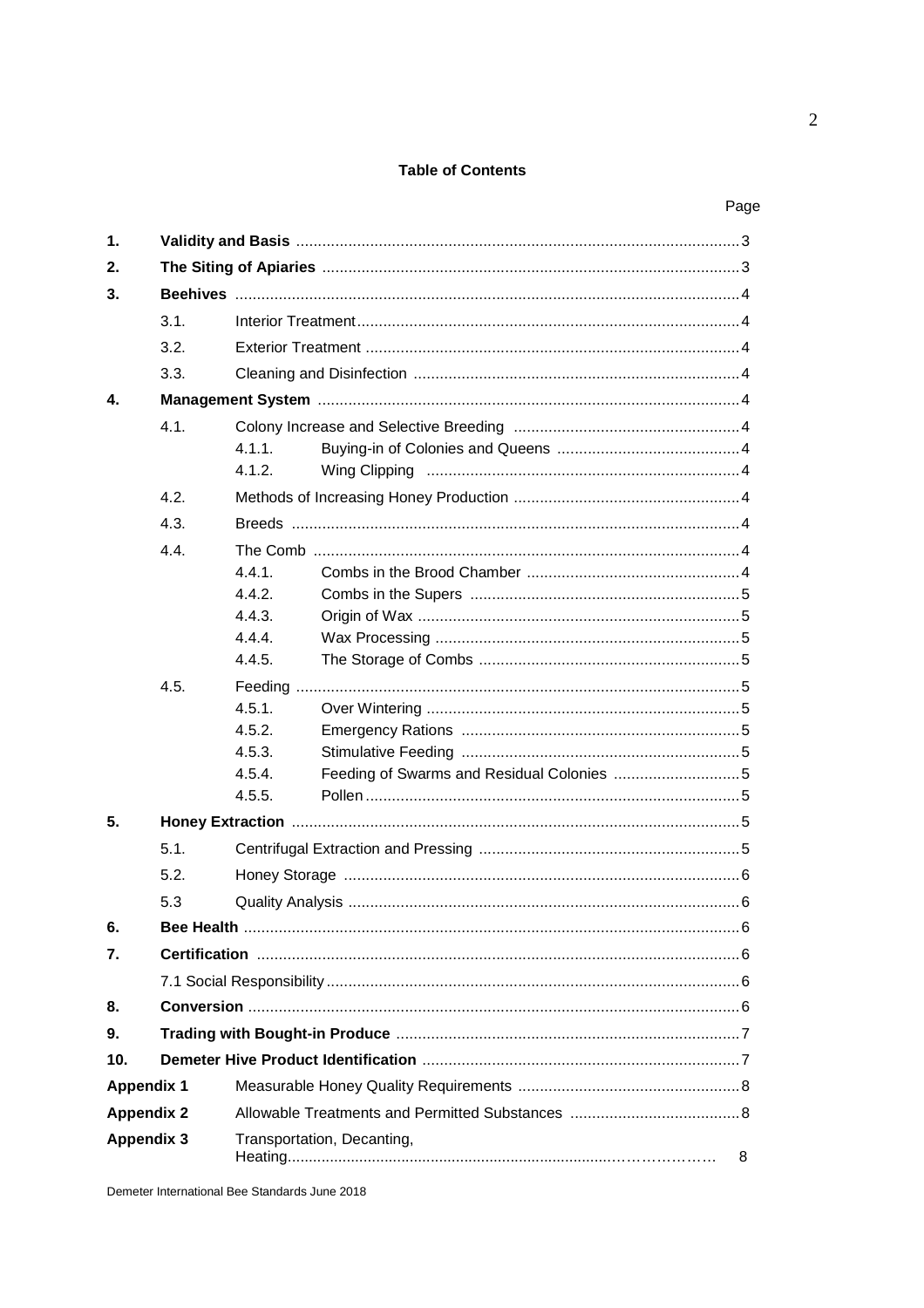#### **1. Validity and basis**

The validity of the International Demeter Standards for the certification of Demeter beekeeping is additional to existing legal requirements and in particular those of EEC regulations 834/2007 and 889/2008, the 'US Organic Food Production Act' of November 1990 and the 'Australian National Standards for Organic and Biodynamic Production' of February 1992. These must be adhered in addition to the standards which follow. The Demeter Beekeeping Standards are published as a free-standing section of the Demeter Production Standards. Issues concerning the identification of various Demeter hive products are addressed in chapter 10.

Bees have been a part of human culture since the earliest times. The social organisation of the colony, the relationship of bees to light and their ability to live from blossoms is a cause for reverence and admiration. Bee colonies are however dependent on human care today. Strengthening the hives is an important goal of Demeter bee keeping.

The extent of their flying range and the current management of agricultural land means that bees cannot be expected to fly solely or predominantly over biodynamically managed areas. What is essential for Demeter Beekeeping is therefore not the direct link to forage grown on the farm as is the case with other livestock, but the way in which bees are kept and how closely this allows them to express their innate behaviour.

Beekeepers working in the context of Biodynamics orientate themselves primarily towards meeting the natural requirements of the colony. Management is so structured that the bee is able freely to unfold its true nature. Demeter beekeepers allow the colonies to build natural honeycomb. The basis for their reproduction, growth, rejuvenation and breeding is the process of swarming. Its own honey is the mainstay for supporting the colony through the winter.

Due to their activities as pollinators and as carriers of bee poison which has such a stimulating effect on the life of plants and of nature, bees are of great importance to the whole web of life. The beneficial effects of having bees in the cultivated landscape can be experienced in the increased yield and quality of many farmed crops. Their presence is therefore very important and the keeping of bees is recommended for every Biodynamic holding.

## **2. The Siting of Apiaries**

Biodynamically and organically managed land or uncultivated and wild areas should be selected as preferred sites for setting up beehives. The Biodynamic preparations should be applied each year to at least the immediate surroundings of the over wintering location.

Only so many beehives may be established at a given site as can assure each colony an adequate supply of pollen and nectar.

In choosing a site great care must be taken to make sure that environmental pollutants will not contaminate the hive produce. If a high level of pollution is suspected all products must be tested and if contamination is confirmed, the site must be vacated.

The location of apiary sites (permanent, over wintering and temporary) should be accurately recorded. Seasonal hive movements should be recorded as part of a migratory plan. This should include a detailed record of movements and periods of stay, information about the site (property ownership etc.), the source of forage and the number of colonies.

## **3. Beehives**

With the exception of fixings, roof coverings and wire meshing, hives must be built entirely of natural materials such as wood, straw or clay.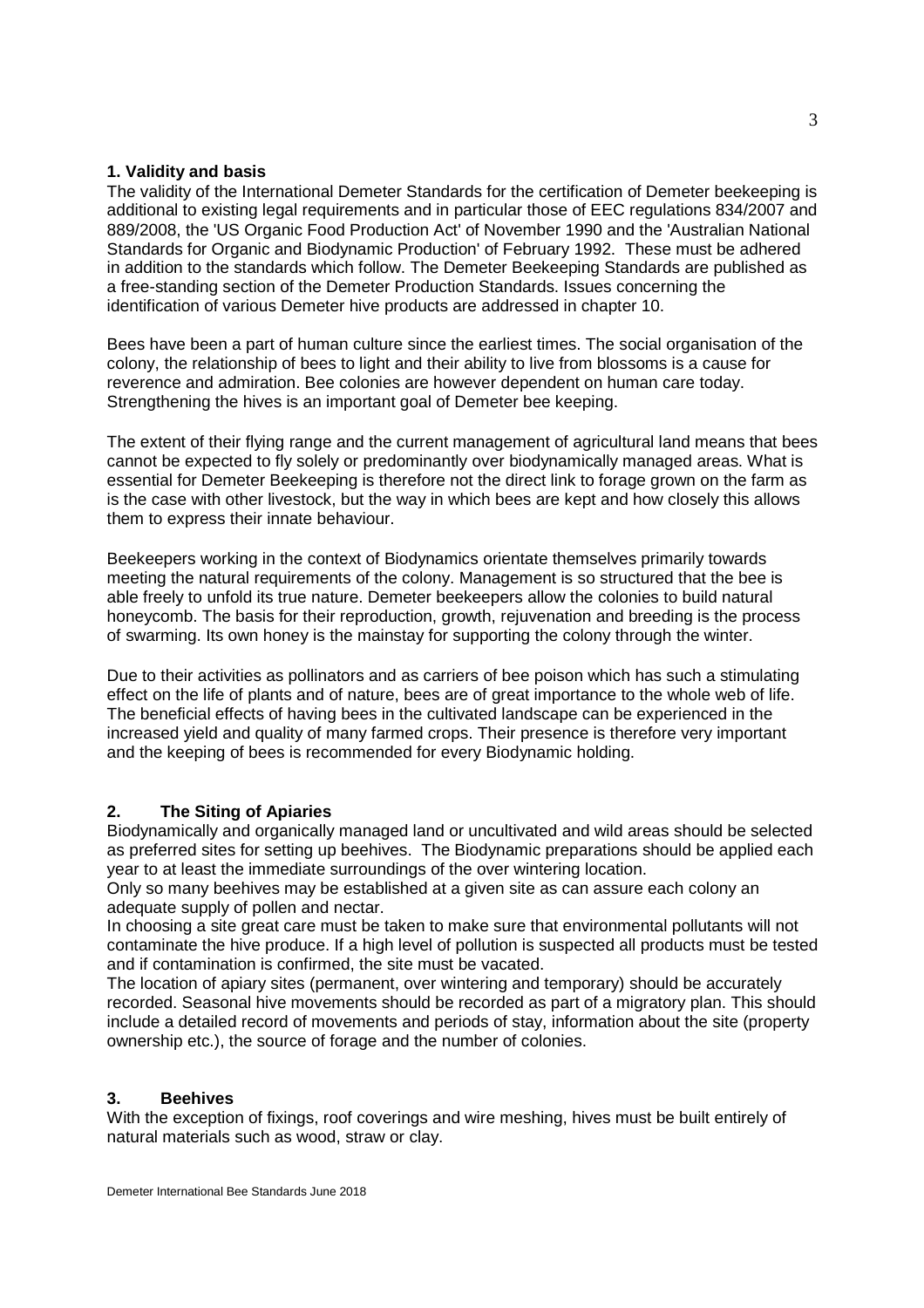# **3.1 Interior Treatment**

The inside of the hive may only be treated with beeswax and propolis obtained from Demeter beekeepers.

## **3.2 Exterior Treatment**

Only natural, ecologically safe and non-synthetic wood preservatives may be applied to the hive exterior.

# **3.3 Cleaning and Disinfection**

The cleaning and disinfection of hives may only be undertaken using heat (flame or hot water) or mechanically.

# **4. Management System**

# **4.1 Colony Increase and Selective Breeding**

Swarming is the natural way to increase the number of bee colonies and is the only permitted means for increasing colony numbers. Pre-empting swarming by creating an artificial swarm with the old queen is allowed. For the further increase the remainder of the hive can be divided into artificial swarms or scions.

As with all forms of livestock management some selective breeding is necessary. The production of queen cells is part of the swarming instinct.

The replacement of an old queen through the swarming process is permitted for breeding purposes.

Exceptions are possible only in certain specific situations and with the agreement of Demeter International or the respective national organisation. Artificial queen breeding (grafting etc.) is prohibited. Instrumental insemination and the use of genetically modified bees are prohibited.

# **4.1.1 Buying-in of Colonies and Queens**

The system of management cannot rely on the continual introduction of colonies, swarms and queens from elsewhere. Any bees or queens purchased must wherever possible stem from Demeter beekeepers. If these are not available they may be sourced from organically certified beekeepers. Colonies of neither Demeter nor organically certified origin must be integrated without comb.

# **4.1.2 Wing Clipping**

Clipping the wings of queens is prohibited.

# **4.2 Methods for increasing Honey Production**

Multiple and routine uniting of colonies as well as systematic queen replacement is not permitted.

## **4.3 Breeds**

A locally adapted breed of bee suited to the landscape should be chosen.

## **4.4 The Comb**

The comb is integral to the beehive. Therefore all combs should be constructed as natural combs. Natural combs are those constructed by the bees without the help of waxed midribs. Natural combs can be constructed on fixed or movable frames. The use of beeswax foundation starter strips to guide comb building is permitted.

## **4.4.1 Combs in the Brood Chamber**

As it occurs in nature, the brood nest of the bees forms a self-contained unit. Both comb and brood area must be able to grow as the bee colony develops through building more natural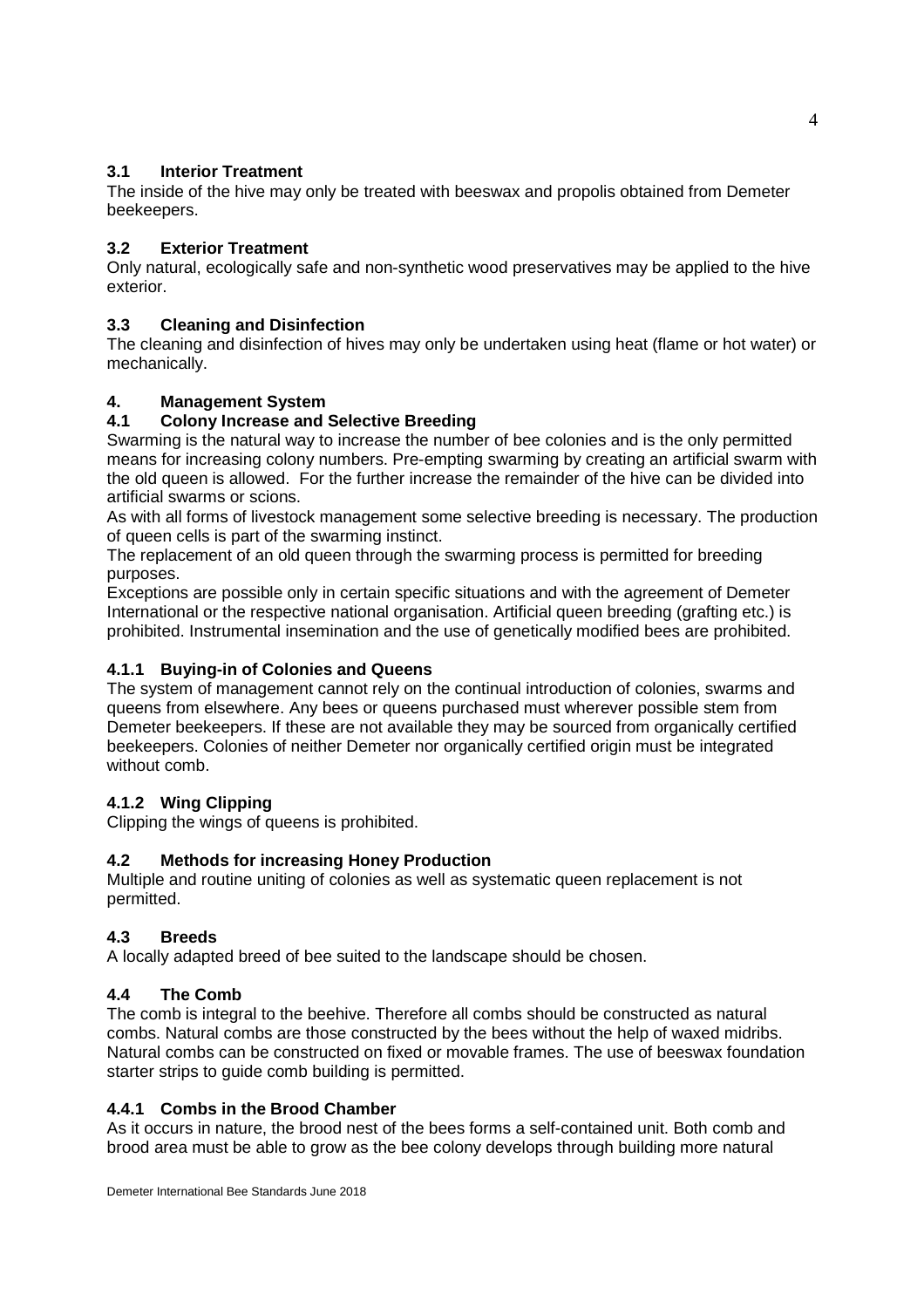comb. The brood chamber and frame size must be so chosen that the brood area can expand organically with the combs and without being obstructed by wood from the frames. The use of queen excluders is not allowed as a routine management method. Exceptions to this are possible during the conversion period.

## **4.4.2 Combs in the Supers**

Only in the supers may waxen midribs be used. It is nonetheless desirable to avoid their use here too.

## **4.4.3 Origin of wax**

Wax used for guiding strips or midribs must be natural comb or capping wax and sourced from Demeter beekeepers. Where this is unavailable comb or wax from organic certified sources may be used. Comb of conventional origin must be phased out according the national organic regulations, at the latest after 3 years or replaced by comb or wax from Demeter sources. (See also Chapter 8 on Conversion)

## **4.4.4 Wax Processing**

Wax must not come into contact with solvents, thinners, bleaching agents or other similar materials. Equipment and containers used must be made of non-oxidising materials or with nonoxidising coating.

## **4.4.5 The Storage of Combs**

Only the substances listed in appendix 2 may be used to protect stored combs from wax moths.

## **4.5 Feeding**

#### **4.5.1 Over Wintering**

Honey and blossom pollen are the natural foods for bees. The aim should be to winter them on honey. Where this is not possible supplementary winter feed must contain at least 10% honey by weight. This must come from a Demeter certified source. Camomile tea and salt are also to be added to the feed. All feed supplements must be of organic if not Biodynamic origin.

#### **4.5.2 Emergency Rations**

Where feeding is necessary prior to the first honey flow of the season, the same procedure as for winter feeding may be carried out. If emergency feeding is required later in the season and before the last harvest of the year, only Demeter honey should be used. The use of sugar is not allowed in such rations.

#### **4.5.3 Stimulative Feeding**

No form of stimulative feeding is permitted.

#### **5.5.4 Feeding of Swarms and Residual Colonies**

In order to build up the strength of swarming bees and those remaining behind, supplementary feeding may be carried out as in the winter.

#### **4.5.5 Pollen**

All pollen substitutes are forbidden.

#### **5. Honey Extraction**

#### **5.1 Centrifugal Extraction and Pressing**

During the extraction, pressing, sieving, purifying and subsequent bottling of the honey, temperatures should not exceed 35°C. Pressurised filtration is not permitted. Any additional heating of the honey is to be avoided. As a rule the honey should be filled into the glass or metal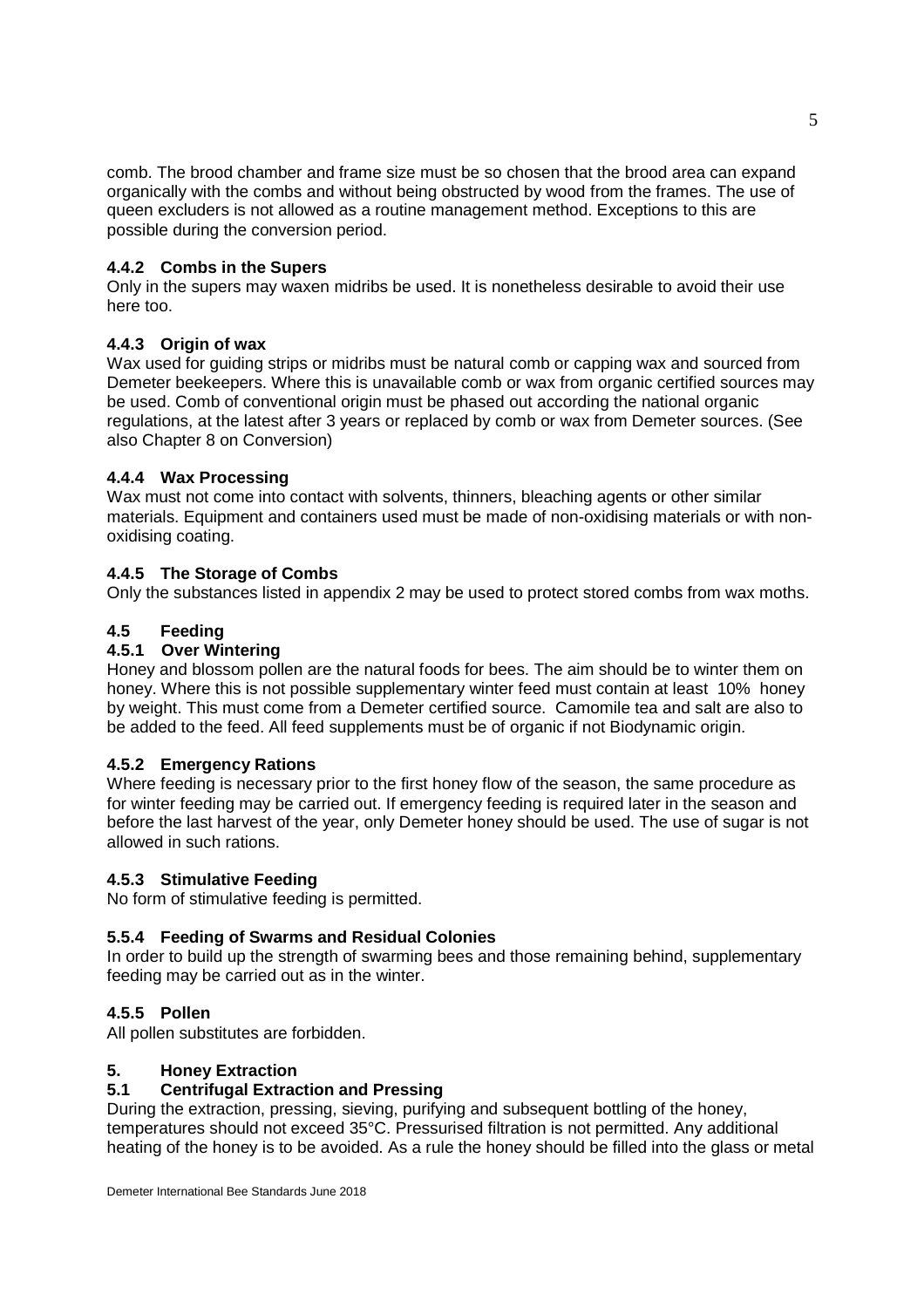jars which they are to be sold in, immediately after extraction and before any solidification occurs. In certain situations subsequent refilling may be permitted subject to the conditions in appendix 3.

## **5.2 Honey Storage**

Honey must be stored under air tight, dark conditions at a steady cool temperature. Plastic containers are not permitted for storage.

# **5.3 Quality Analysis**

The legal requirements and criteria listed in appendix 1 must be fulfilled.

## **6. Bee Health**

A bee colony should be able to correct any occurring imbalances out of its own resources. Measures taken by the Demeter beekeeper should aim to reinforce and maintain its vitality and capacity for self-regeneration. The occasional loss of colonies particularly susceptible to certain pests and diseases should be accepted as a necessary part of natural selection. Where the implementation of pest and disease control measures is unavoidable, only those treatments listed in appendix 2 may be applied.

# **7. Certification**

Certification of a Demeter beekeeping operation will be granted if the beekeeper or the person responsible can demonstrate sufficient aptitude and show that the Demeter Standard requirements are being met. Hive products and beehives may be tested for prohibited substances if felt necessary.

If residues are discovered their cause will have to be addressed and the problem removed through consultation between beekeeper and assessment officer.

## **7.1 Social Responsibility**

Social responsibility, which includes respect for and observance of human rights, is one of the basic principles of the Demeter standards. The requirements of the International Labour Organisation (ILO), enshrined in the legal framework of many countries, are valid for all people and govern all human resource relations also in Demeter certified enterprises. People working on a Demeter operation receive equal opportunities independent of their ethnic background, creed and gender.

Management is responsible that health and security of all persons is guaranteed on the enterprise and that no one is endangered through their work. All co-workers have the possibility to avail themselves of their rights. They have the right to congregate, to participate in collective bargaining and to make representation to management without discrimination. Demeter enterprises aim to eliminate social inequity including lack of social rights, forced or inappropriate child labour, below standard working conditions and/or wages, occupational safety and health issues etc. As part of the annual inspection and certification process all licensees shall make a self- declaration confirming that these guidelines have been met.

## **8. Conversion**

A conversion plan is required leading to full certification after, at most, three years. "In conversion to Demeter" status may be granted if 12 months have elapsed since the last application of prohibited substances and if the old wax used in the combs has been excreted or replaced by wax of certified organic origin. This initial wax replacement is not necessary if an analysis of the original wax undertaken at the start of the conversion period or during the first year of conversion, can demonstrate its purity. This means that wax from the original combs must be shown to contain no residues from prohibited substances. The assessment officer may require wax samples to be taken.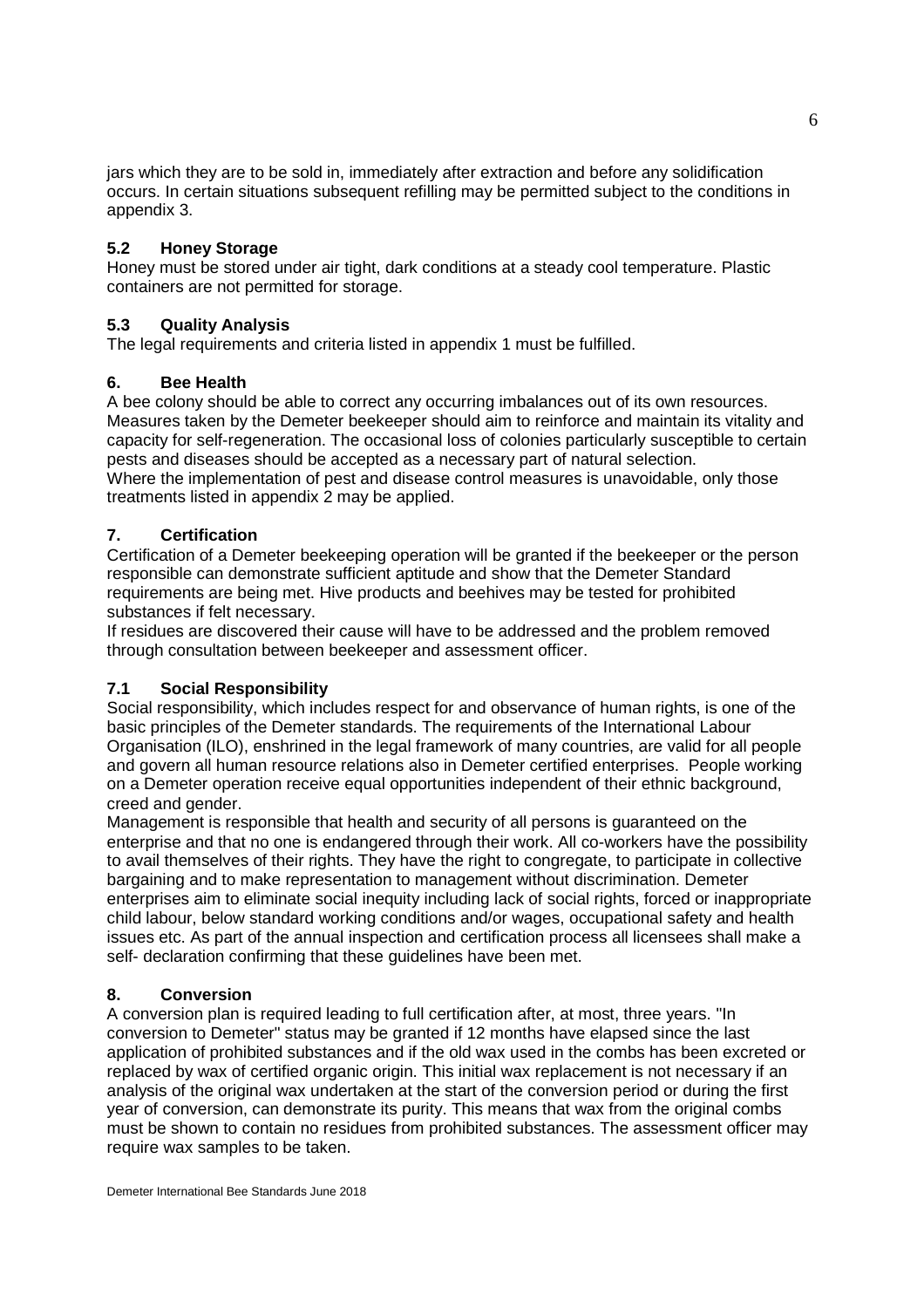Standards guidelines must be followed when the first year of conversion begins. The following derogations are allowed during this period:

- Partitioned brood chamber
- Separation Barriers
- Existing brood chamber combs made with waxen midribs. These must (at least 30%) be replaced with natural comb by the end of the first year of conversion.

#### **9. Trading with Bought-in Products**

The sale of bought in products on market stalls or in farm shops is possible in principle. It should be noted however that:

- Separate records must be kept for bought in products.
- Their identification and in particular their origin and manner of production must be clearly stated.
- Home and bought in products must be accounted for separately.
- Products from conventional sources may only be stocked if a similar product is unavailable from Demeter or organic certified sources.
- Products from conventional sources must be clearly labelled as such.
- Products from Demeter or organic sources and those from conventional sources cannot be offered for sale simultaneously.

## **10. Demeter Hive Product Identification**

If the bee-keeping department of a Demeter farm develops beyond home supply and its products are marketed more widely, it is necessary to observe the national organic regulations concerning bee keeping and hive products. Identification of hive products in whatever way Demeter may be mentioned (e.g. "honey from a Demeter farm"), is only permitted if the products come from a certified Demeter beekeeping operation. This requires observance of the Standards for Demeter Beekeeping.

For the identification of Demeter hive products, the guidelines issued by Demeter International or the relevant national organisations should be followed. All labelling requirements for bee products are to be detailed in the Demeter International labelling standards (see sections 4.1 and 4.5.1).